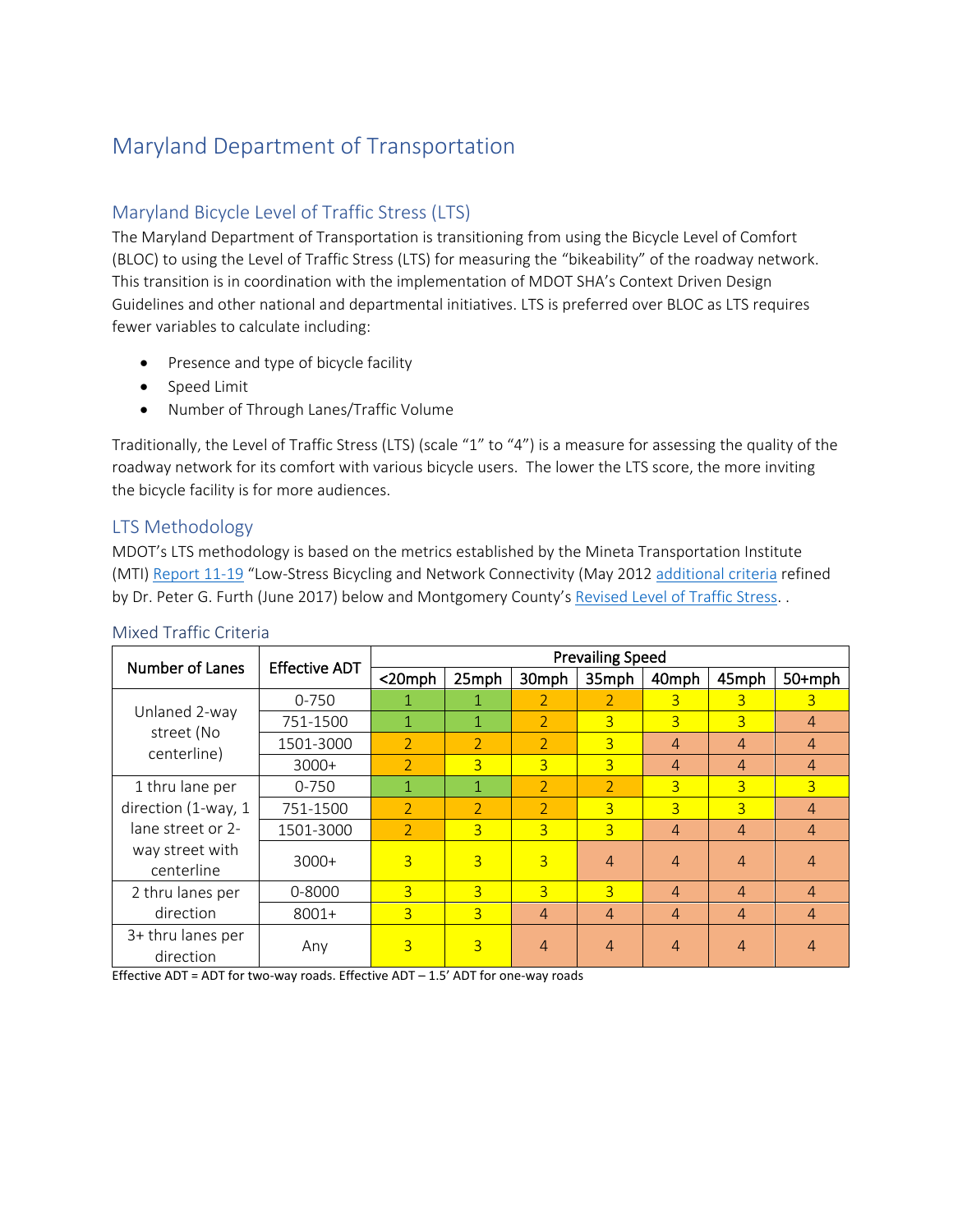#### Bike Lanes and Shoulders Not Adjacent to Parking

| Number of Lanes              | <b>Bike Lane</b><br>Width | 25mph | 30mph | 35mph | 40mph | 45mph | $50+mph$ |
|------------------------------|---------------------------|-------|-------|-------|-------|-------|----------|
| 1-thru lane per direction or | $6'+$                     |       |       |       |       |       |          |
| unlaned                      | $4' - 5'$                 |       |       |       |       |       |          |
| 2 thru lanes per direction   | $6'+$                     |       |       |       |       |       |          |
|                              | $4' - 5'$                 |       |       |       |       |       |          |
| 3+ thru lanes per direction  | Any                       |       |       |       |       |       |          |

Notes:

1. If bike lane/shoulder is frequently blocked, use mixed traffic criteria.

2. Qualifying bike lane/shoulder should extend at least 4' from a curb and at least 3.5' from a pavement edge or discontinuous gutter pan seam.

3. Bike lane width includes any marked buffer next to the bike lane.

#### Bike Lanes Adjacent to Parking

| Number of Lanes                                                  | Bike Lane Reach = Bike $+$<br>Parking Lane Width | 25mph | 30mph | 35mph |
|------------------------------------------------------------------|--------------------------------------------------|-------|-------|-------|
|                                                                  | $15'+$                                           |       |       |       |
| 1 lane per direction                                             | $12' - 14'$                                      |       |       |       |
| 2 lanes per direction (2-way)<br>2-3 lanes per direction (1-way) | $15'+$                                           |       |       |       |
| Other multilanes                                                 |                                                  |       |       |       |

Notes:

1. If bike lane/shoulder is frequently blocked, use mixed traffic criteria.

2. Qualifying bike lane reach must be at least 12'

3. Bike lane width includes any marked buffer next to the bike lane.

MDOT's LTS rating includes two additional scores: "0" to represent shared-use paths and similar facilities that are suitable for people of all ages and abilities to bicycle and "5" to represent roadways where bicycle access is prohibited. The below chart describes the LTS score in terms of facility types and the corresponding target bicycling audience that might be expected to use them.

| LTS | <b>Target Audience</b>           | <b>Bicycle Facility Types</b>                           |
|-----|----------------------------------|---------------------------------------------------------|
|     | All ages and abilities           | Rail-trails, shared-use paths                           |
|     | Almost everyone                  | Protected bikeways, sidepaths                           |
|     | Interested but concerned         | Bike lanes, bike boulevards                             |
|     | Enthused and confident           | Bike lanes, shared lanes, shoulders                     |
|     | Strong and fearless              | No bike facility or bike lane on a major roadway        |
|     | <b>Bicycle Access Prohibited</b> | Bicycle access is prohibited by managing roadway agency |

## One Maryland One Centerline (OMOC)

MDOT's initial LTS efforts were included in a nationwide Open Street Map-based (OSM) study conducted by the University of Minnesota. As this dataset was crowdsourced, data reliability varied and did not allow MDOT to measure improvements over time. To manage data and conduct analysis more accurately, MDOT used the State Highway Administration's (MDOT SHA's) One Maryland One Centerline (OMOC) linear referencing system to implement LTS. OMOC was developed to manage roadway inventory and data reporting to the Federal Highway Administration (FHWA) and includes a variety of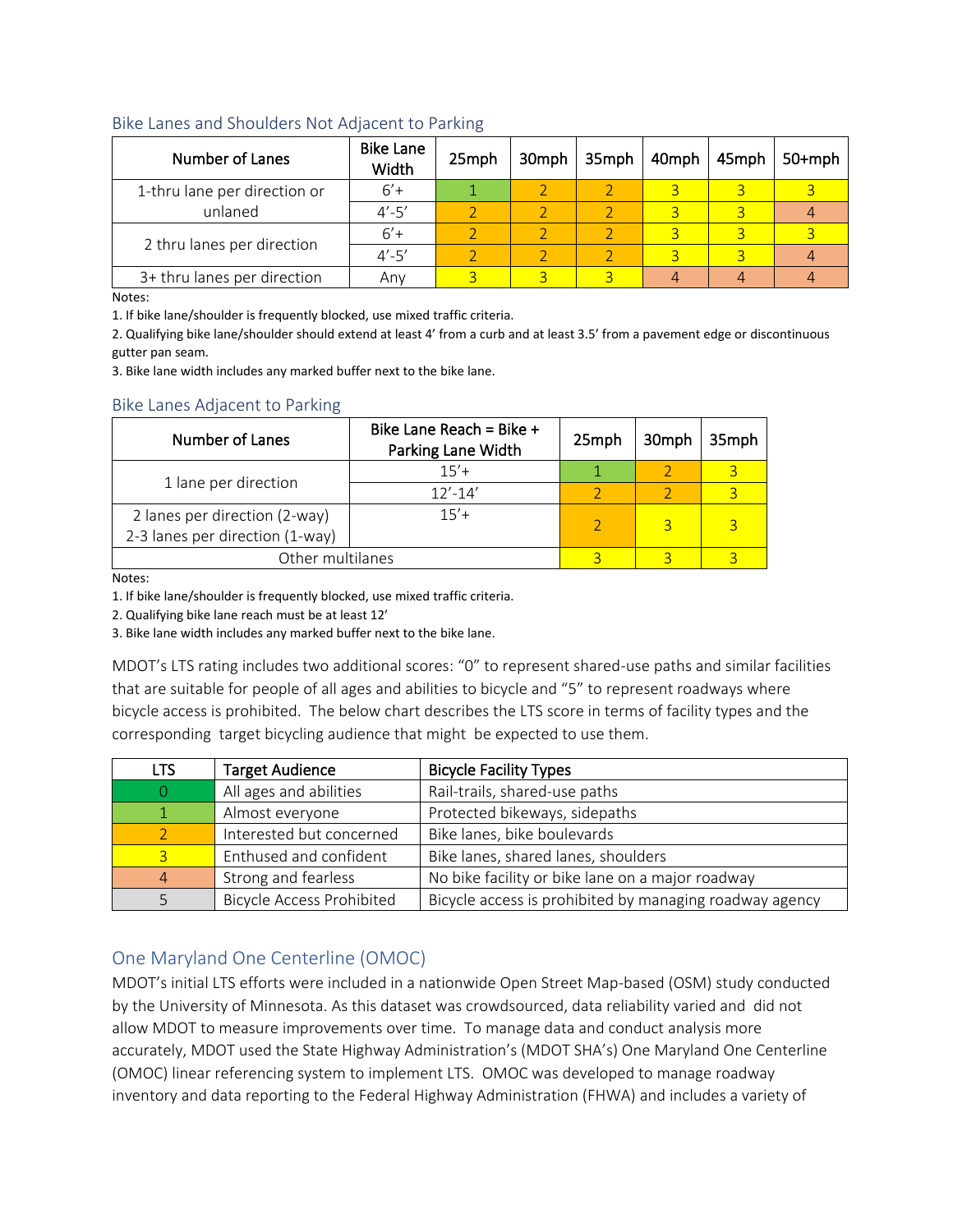roadway variables including speed limits, the number of through lanes on a roadway segment, functional classification, shoulder presence and width, lighting, signs, pavement markings and signals. OMOC can produce a variety of reports using geoanalytical tools and allows for the integration of a broad range of the geospatial data across the state. This makes OMOC the preferred platform to develop, measure and track LTS. Data within OMOC is more accurate on state roadways as speed limits for most local roadways were not captured in OMOC. To estimate the speed limit for local roadways, the roadway's functional classification was used to determine the speed limit as:

- Local  $-25$  mph
- Minor collector 30 mph
- Major collector 35 mph
- Minor arterial 35 mph
- Principal Arterial (other) 40 mph
- Principal Arterial (other Freeways and Expressways) 50 mph
- Interstate 55 mph

An additional assumption for roadway records addresses the use of number of through lanes and traffic volumes. The number of through lanes is available for all roadway records in OMOC. Traffic volumes are derived from MDOT State Highway Administration's Traffic Monitoring System, the clearinghouse for all traffic volume records. Since the number of through lanes on a roadway is based on the current and projected traffic volumes, both values can be used interchangeably. Where available, the traffic volume for roadway records was used to determine a more accurate LTS score. Where traffic volumes are not available, the number of through lanes is used to determine LTS.

# Shared-use Path Data Development and Complimentary *Road Separated Bike Routes*  Dataset

A complimentary dataset – *Road Separated Bike Routes*, was completed prior to this roadway dataset. It has been provided to the public via Maryland iMAP [\(https://data-](https://data-maryland.opendata.arcgis.com/datasets/road-separated-bike-routes/explore?location=38.860602%2C-76.981833%2C8.85)

[maryland.opendata.arcgis.com/datasets/road-separated-bike-routes/explore?location=38.860602%2C-](https://data-maryland.opendata.arcgis.com/datasets/road-separated-bike-routes/explore?location=38.860602%2C-76.981833%2C8.85)[76.981833%2C8.85\)](https://data-maryland.opendata.arcgis.com/datasets/road-separated-bike-routes/explore?location=38.860602%2C-76.981833%2C8.85). This first dataset is an inventory of all shared-use paths open to public, two-way bicycle access which contribute to the bicycle transportation network. Shared-use paths and sidepaths were assigned an LTS score of "0" to indicate minimal interaction with motor vehicle traffic. Many paved loop trails entirely within parks, which had no connection to the adjacent roadway network, were not included but may be included in future iterations.

Sidepaths, where a shared-use path runs parallel to an adjacent roadway, are included in this complimentary *Road Separated Bike Routes* Dataset. Sidepaths do not have as an inviting biking environment as shared-use paths with an independent alignment due to the proximity of motor vehicle traffic in addition to greater likelihood of intersections with more roadways and driveways. Future iterations of the LTS will assign an LTS score of "1" to sidepaths.

## On-street Bicycle Facility Data Development

This second dataset includes all on-road bicycle facilities which have a designated roadway space for bicycle travel including bike lanes and protected bike lanes. Marked shared lanes in which bicycle and motor vehicle traffic share travel lanes were not included. Shared lanes, whether sharrows, bike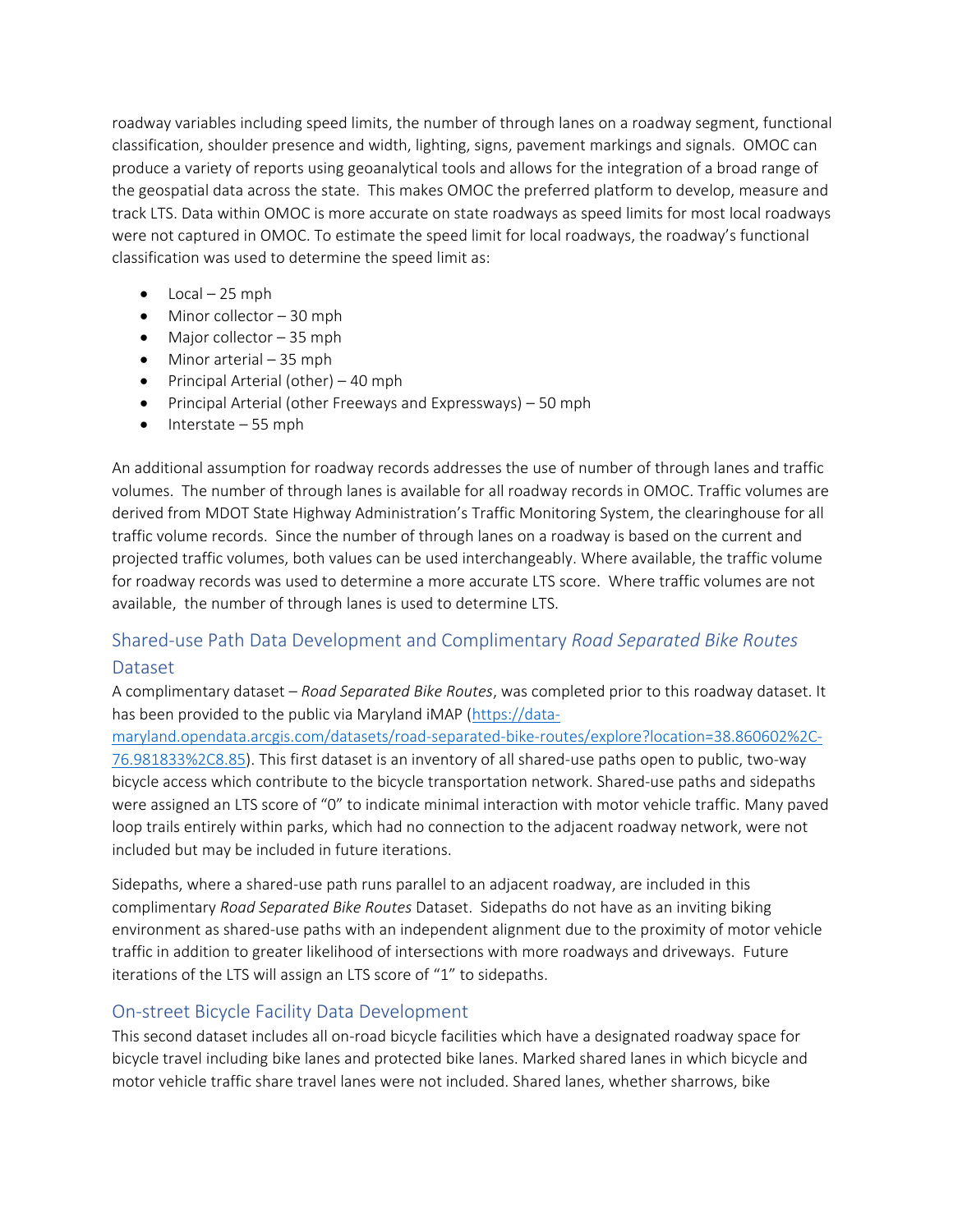boulevards or signed routes were inventoried but treated as mixed traffic for LTS analysis. The bicycle facilities included in the analysis include:

- Standard Bike Lanes A roadway lane designated for bicycle travel at least 5-feet-wide. Bike lanes may be located against the curb or between a parking lane and a motor vehicle travel lane. Buffered bike lanes without vertical separation from motor vehicle traffic are included in this category. Following AASHTO and MDOT SHA design standards, bike lanes are assumed to be at least 5-feet-wide even through some existing bike lanes are less than 5-feet-wide.
- Protected Bike Lanes Bike lanes located within the street but are separated from motor vehicle travel lanes by a vertical buffer, whether by a row of parked cars, flex posts or concrete planters.
- Shoulders Roadway shoulders are commonly used by bicycle traffic. As such, roadways with shoulders open to bicycle traffic were identified and rated for LTS in relation to adjacent traffic speeds and volumes as well as the shoulder width. Shoulders less than 5-feet-wide, the standard bike lane width, were excluded from analysis and these roadway segments were treated as mixed traffic.

The Office of Highway Development at MDOT SHA provided the on-street bicycle facility inventory data for state roadways. The shared-use path inventory and on-street bicycle facility inventory was compiled from local jurisdiction's open-source download or shared form the GIS/IT departments. Before integrating into OMOC, these datasets were verified by conducting desktop surveys and site visits, and by consulting with local officials and residents.

## Bicycle Infrastructure Specifics

In addition to identifying protected bike lanes and standard bike lanes, additional metrics were collected with the initial analysis. These metrics were identified to enable network analysis once the initial analysis was performed. These metrics include:

- **Side of roadway** Not all bike lanes are on both sides of the roadway, therefore the bike lane was assigned whether it is on the left, right or both sides of the street based on the cardinality of the route. This metric is applied to better calculate LTS in addition to bike lane miles per side of the roadway.
- Traffic flow Each on-street bike facility was assigned whether is it allows for one or two-way travel. This metric is applied to allow for contraflow bicycle lanes and bi-directional cycletracks in addition to allowing future network analysis and routing.
- **•** Vertical Separation The presence of a vertical separator provides a physical barrier between bicycle and motor vehicle traffic. This separation reduces the likelihood and severity of crashes between motor vehicles and bikes, thus creating a more inviting bicycle experience. While Montgomery County's methodology distinguishes between the types of barriers such as flex posts and parked cars, MDOT's methodology only identifies if there is a vertical delineator within the buffer.

Several factors which help further define LTS were unavailable during the initial analysis. These factors include bike lane width, width of buffers between bike lanes and parking or travel lanes, bike lane reach and the presence of on-street parking. Due to the lack of data on existing bicycle facilities, all bike lanes are assumed to be at least 5' wide and not adjacent to on-street parking. Shoulder width data is available on most roadway records which helped produce more accurate LTS results. For roadways with a bikeable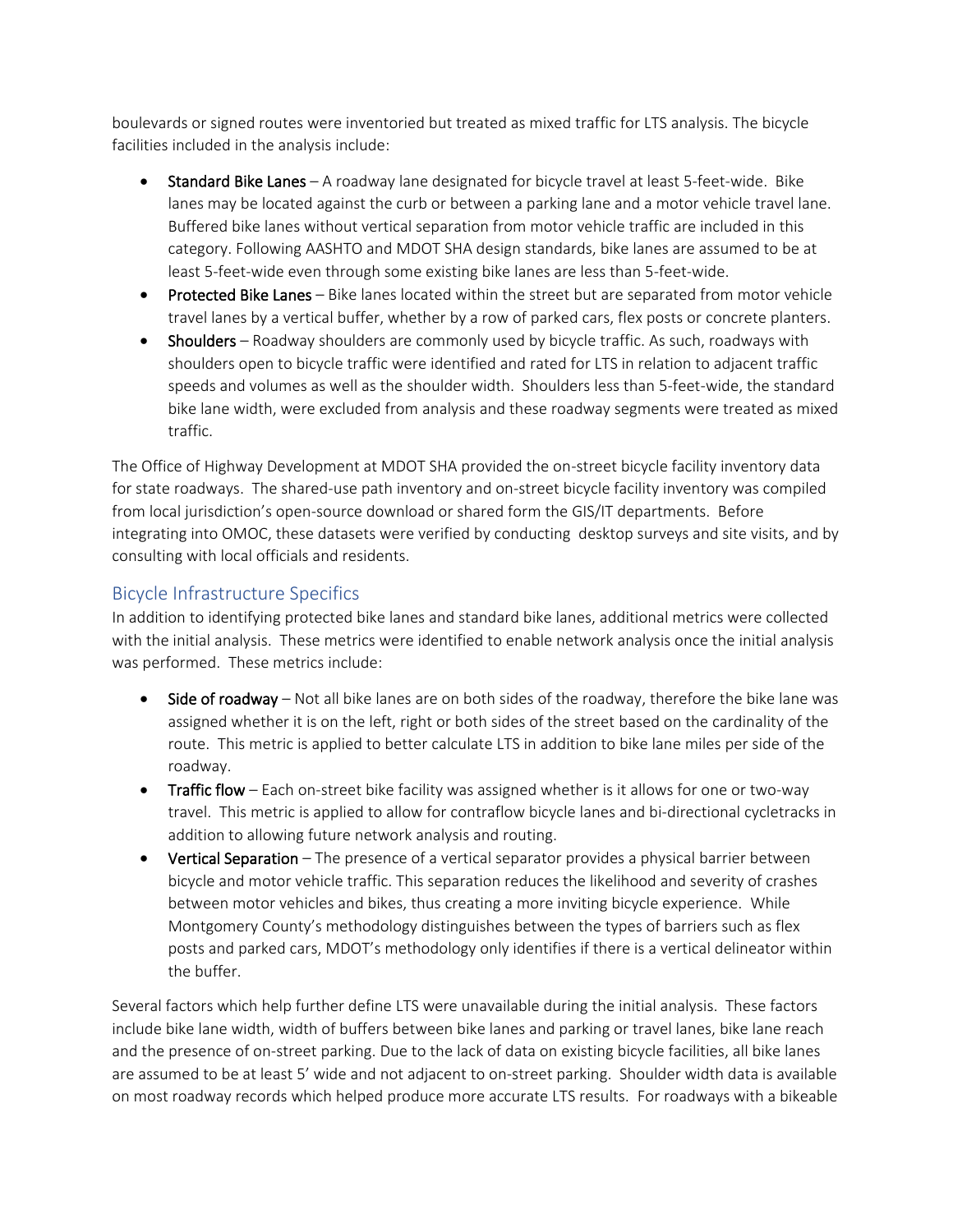shoulder, but not marked as a bike lane, the shoulder width was used to calculate the LTS. As MDOT continues to expand data collection for OMOC, these additional factors will be included to refine LTS scores. See the following charts for the bike facility LTS recommendations.

#### Standard Bike Lanes

| Number of Lanes                         | Vertical<br>Separation | $<$ 25mph | 30mph | $35$ mph | $40$ mph $45$ mph | 50+mph |
|-----------------------------------------|------------------------|-----------|-------|----------|-------------------|--------|
| 1-thru lane per direction or<br>unlaned | No                     |           |       |          | Δ                 |        |
| 2 thru lanes per direction              | No                     |           |       |          |                   |        |
| 3+ thru lanes per direction             | No                     |           |       |          |                   |        |

#### Protected Bike Lanes

| Number of Lanes | Vertical<br>Separation | $\leq$ 25mph   30mph   35mph   40mph   45mph   50+mph |  |  |  |
|-----------------|------------------------|-------------------------------------------------------|--|--|--|
|                 | Yes                    |                                                       |  |  |  |
|                 | Yes                    |                                                       |  |  |  |
|                 | Yes                    |                                                       |  |  |  |

#### Roadways With Bikeable Shoulders

| Number of Lanes              | Shoulder<br>Width | 25mph | 30mph | $35$ mph | 40mph | 45mph          | $50+mph$ |
|------------------------------|-------------------|-------|-------|----------|-------|----------------|----------|
| 1-thru lane per direction or | $6'+$             |       |       |          |       |                |          |
| unlaned                      | $4' - 5'$         |       |       |          |       | $\overline{a}$ |          |
|                              | $6'+$             |       |       |          |       |                |          |
| 2 thru lanes per direction   | $4' - 5'$         |       |       |          |       |                |          |
| 3+ thru lanes per direction  | Anv               |       |       |          |       |                |          |

# Prohibited Routes

Bicycles are prohibited from using all interstates and most limited-access roadways in the State of Maryland. A list of prohibited routes is available on MDOT SHA's website. In addition to these routes, MDOT SHA District Offices have designated additional roadways prohibited for bicycle access, typically on higher speed roadways without shoulders. All state and district-designated prohibited routes were identified with an LTS score of 5.

## Bicycle Nomenclature Subcategory

A bicycle facility subcategory is also provided in the on-street dataset. The facility subcategory is provided to account for the various names of bicycle facilities used by Maryland jurisdictions. The subcategory designation will also enable easier data maintenance when receiving data from local jurisdictions. Protected bike lanes are also referred to as cycletracks, protected cycletracks, and buffered bike lanes. Standard bike lanes include subcategories such as bike lanes, buffered bike lanes without vertical separation and contraflow bike lanes. The subcategory also allows bicycle infrastructure to be catalogued where bicycle and motor vehicle traffic share a travel lane, such as shared lanes (sharrows), bike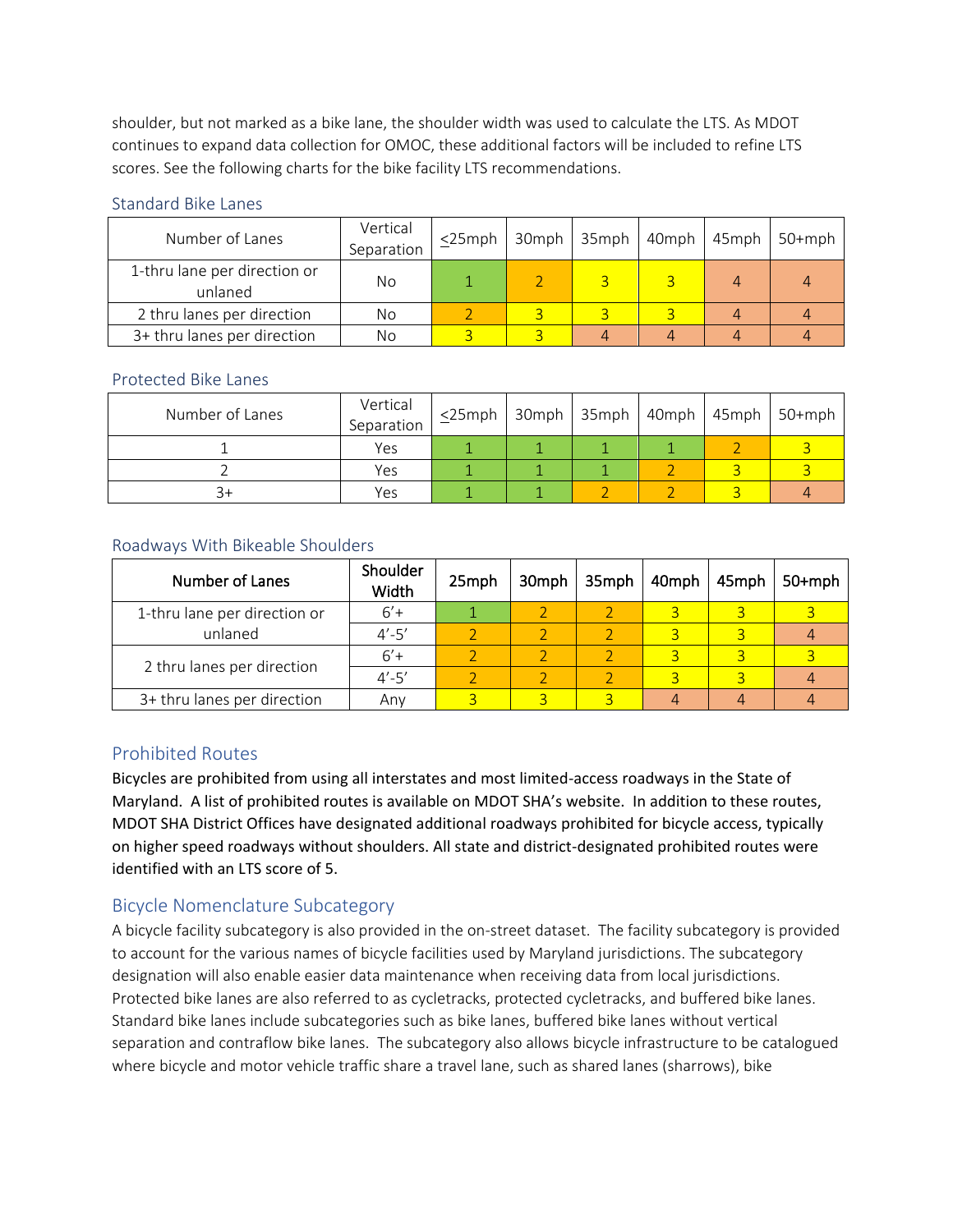boulevards and signed bike routes. The following tables includes the Bicycle Facility and Subcategory Types:

| <b>Bicycle Facility Type</b>                               | Subcategory                 | <b>Vertical</b><br>Separation | <b>LTS Score</b>                                                              |  |  |
|------------------------------------------------------------|-----------------------------|-------------------------------|-------------------------------------------------------------------------------|--|--|
|                                                            | transportation trail        |                               |                                                                               |  |  |
| Shared-use Path                                            | multi-use trail             |                               |                                                                               |  |  |
|                                                            | sidepath                    | Yes                           | LTS <sub>0</sub>                                                              |  |  |
|                                                            | gravel path                 |                               |                                                                               |  |  |
|                                                            | cycletrack                  |                               |                                                                               |  |  |
|                                                            | separated bike Lane         |                               | LTS $1 - 4$                                                                   |  |  |
| <b>Protected Bike Lane</b>                                 | buffered bike lane          | Yes                           | See Protected Bike                                                            |  |  |
|                                                            | parking protected bike lane |                               | Lanes Chart for Criteria                                                      |  |  |
|                                                            | protected contraflow bike   |                               |                                                                               |  |  |
|                                                            | lane                        |                               |                                                                               |  |  |
|                                                            | separated bike Lane         |                               |                                                                               |  |  |
| <b>Standard Bike Lane</b>                                  | buffered bike lane          |                               | LTS $1 - 4$                                                                   |  |  |
|                                                            | bike lane                   | <b>No</b>                     | See Standard Bike Lanes                                                       |  |  |
|                                                            | contraflow bike lane        |                               | Chart for Criteria                                                            |  |  |
|                                                            | pocket bike lane            |                               |                                                                               |  |  |
|                                                            | bicycle boulevard           |                               |                                                                               |  |  |
|                                                            | neighborhood greenway       |                               |                                                                               |  |  |
| All Other On-Street                                        | sharrow                     |                               |                                                                               |  |  |
| <b>Bicycle Infrastructure</b>                              | shared lane                 | <b>No</b>                     | LTS $1 - 4$<br>See chart for Mixed                                            |  |  |
| With By Both Bicycle and                                   | share the road              |                               | <b>Traffic for Criteria</b>                                                   |  |  |
| <b>Motor Vehicle Traffic</b>                               | shared street               |                               |                                                                               |  |  |
|                                                            | shared bus and bike lane    |                               |                                                                               |  |  |
|                                                            | signed bike route           |                               |                                                                               |  |  |
| Roadways Where Bicycle<br><b>Traffic Uses The Shoulder</b> | shoulder                    | <b>No</b>                     | LTS $1 - 4$<br>See Roadways with<br><b>Bikeable Shoulders for</b><br>Criteria |  |  |
| Roadways Prohibited to<br><b>Bicycle Traffic</b>           | All roadways                | <b>No</b>                     | LTS <sub>5</sub>                                                              |  |  |

# On-street Parking

On-street parking presence is a variable in the LTS rating of bike lanes. Bike lanes which are located between motor vehicle travel lanes and on-street parallel parking are less inviting than bike lanes without adjacent parking. Parked cars create a less predictable travel experience for bicyclists as parked car doors may be opened into the bike lanes or parked cars may pull into the bike lane to merge into traffic.

On-street parking is not maintained in OMOC, therefore bike lane LTS rating were applied assuming the existence of on-street parking. This assumption may artificially increase LTS for some bike lanes but future iterations will be refined as parking data is created in OMOC. Shoulder information is maintained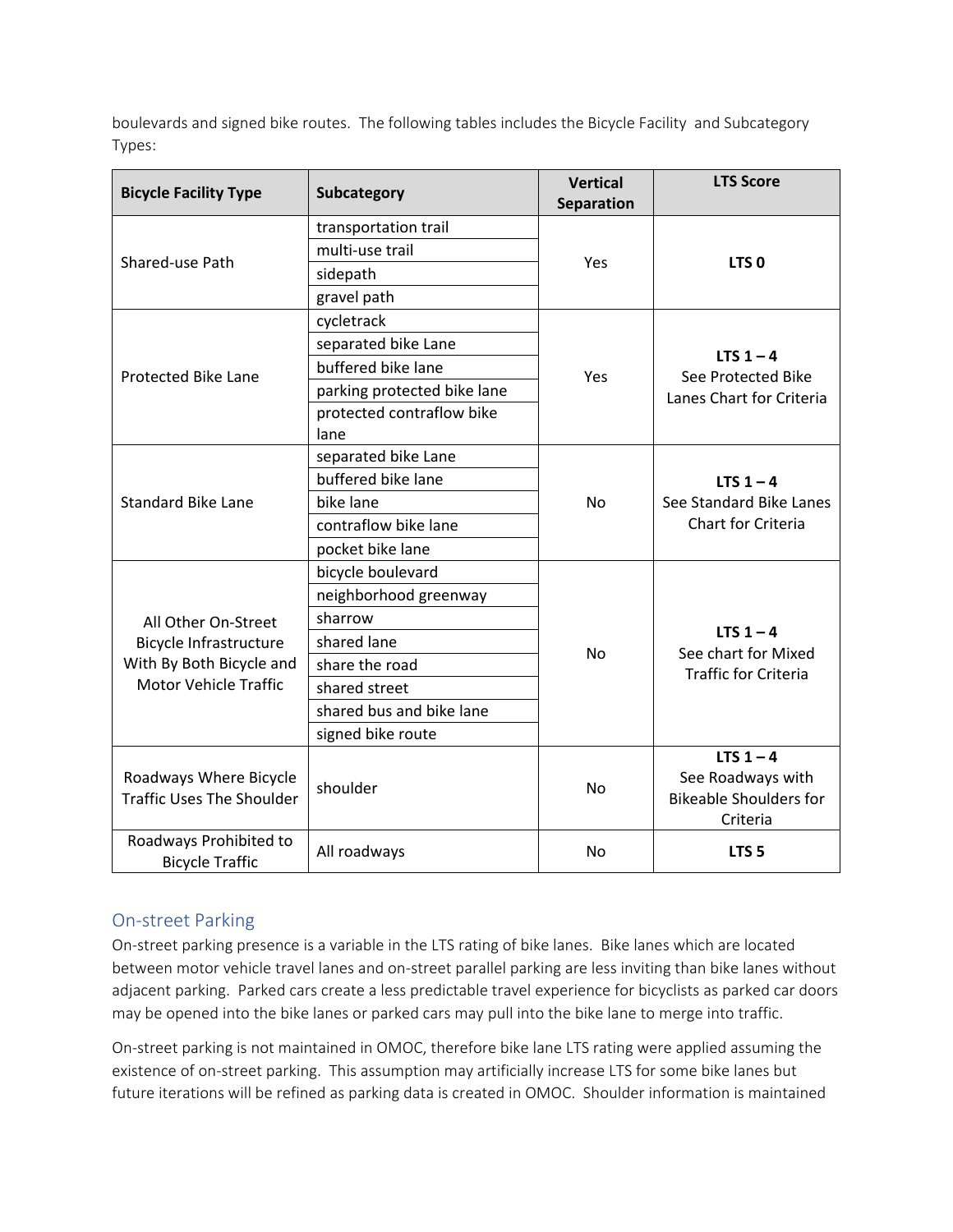in OMOC and was used for scoring. The on-street parking inventory was developed from geodata information shared by local and regional departments of transportation, public works and information technology.

#### Secondary (Non-Inventory) Routes

OMOC was established for roadway asset inventory and management. All roadways follow a single direction for inventorying roadway assets such as signs, guardrails, streetlights. Where roadways are physically divided, a secondary route of the same roadway is established in OMOC with an inverse mileage. These secondary routes are established to illustrate divided roadways, but the secondary routes are not used to inventory assets. Because the primary routes contain the inventoried information, such as speed limit, through lanes and other metrics, secondary routes do not have these associated metrics to determine LTS. To address such data gaps, metrics associated with primary routes were applied to secondary routes to inform the assignment of an LTS score. In most cases, such divided roadways were on major arterial roadways with an LTS score of 4.

## Preliminary Analysis and Quality Control

With LTS metrics established, an algorithm was developed to run the model through Roads & Highways Segment Analyzer GIS program. The LTS model included all combinations of roadways with and without bicycle facilities, traffic volumes or through lanes and speed limits. The model was then expanded to accommodate exception cases, such as MD 650 (New Hampshire Avenue) in White Oak where a six-lane roadway had standard bike lanes on each side of the roadway. The combination of traffic volumes and the 40-mph speed limit assigned the roadway segment an LTS 4. Additional revisions were made until most roadway records were assigned an LTS score.

#### Data Uses

The 2022 LTS data produced through this process can be used in a variety of planning exercises. The consistent metrics applied across the state will help inform bicycle mobility and accessibility decisions at state and local levels. Primarily, the LTS analysis illustrates how bikeable Maryland roads are where the greatest barriers lie. While most roads in the state are an LTS 1, the main roadways which link residential areas with community services are typically LTS 4. In the coming months, MDOT will use the LTS in variety of way including:

- Conducting a bicycle network analysis to develop accessibility measures and potential performance metrics.
- Cross referencing with state crash location data;
- Performing gap analysis to help inform project prioritization.

## Data Limitations

As a principle of data governance MDOT strives to provide the best possible data products. While the initial LTS analysis of Maryland's bicycle network has many uses, it should be used with a clear understanding of the current limitations the data presents.

1. **Assumptions** – As noted earlier in this document, some of the metrics used to determine LTS score were estimated. Speed limits for many local roadways were not included in the original data and were assigned based on the functional classification of the roadway. Speed limits are also based on the posted speed limit, not the prevailing operating vehicle speeds which can vary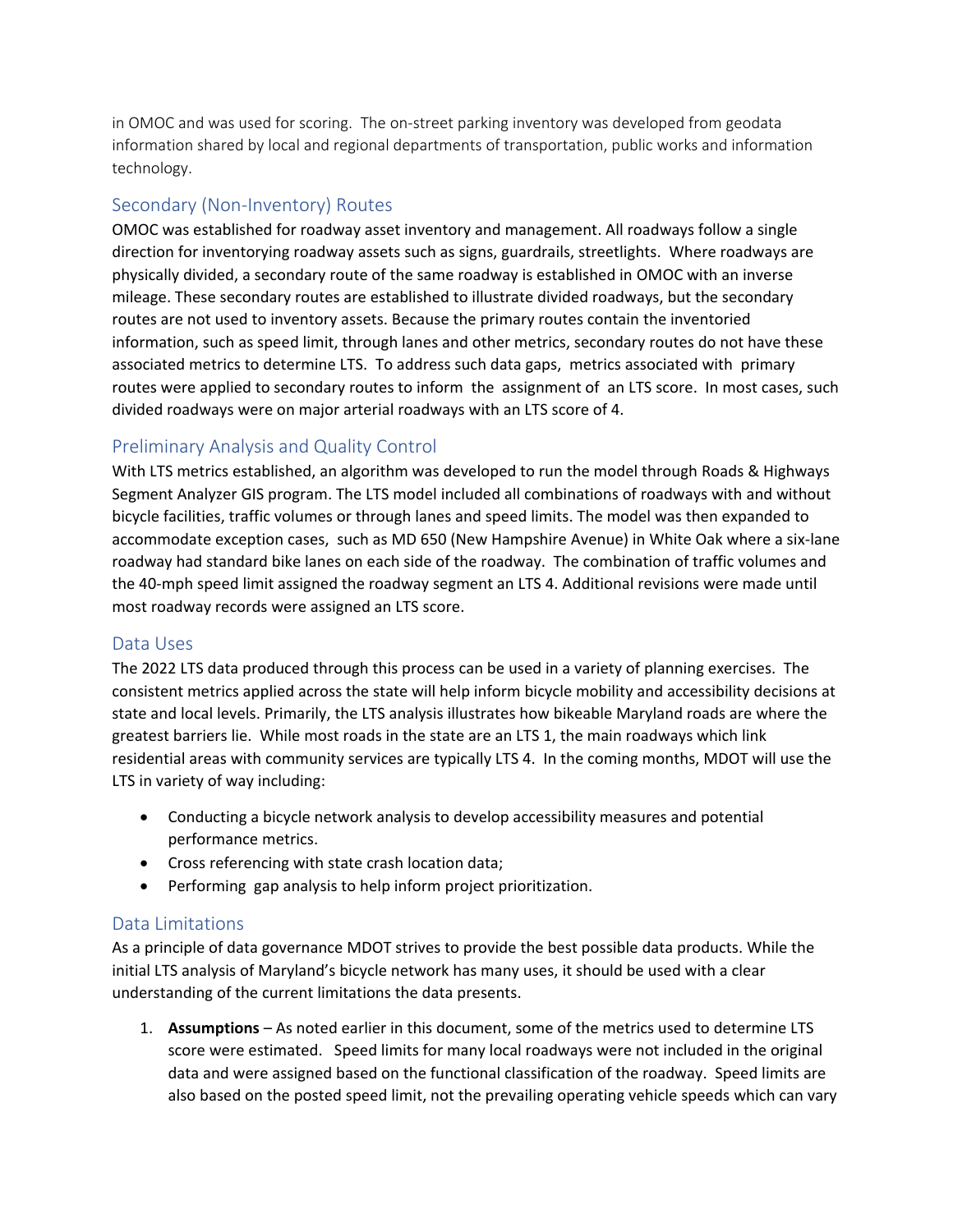greatly. Such discrepancies between actual and assumed conditions could introduce margins of error in some cases. As data quality improves with future iterations, the LTS scoring accuracy will also improve.

- 2. **Generalization**  MDOT's LTS methodology follows industry standards but needs to account for varying roadway conditions and data reliability from various sources. The LTS methodology aims to accurately capture Maryland's bicycle conditions and infrastructure but must consider data maintenance requirements. To limit data maintenance generalizations were made in the methodology so that a score could be assigned. Specifically, factors such as intersections, intersection approaches and bike lane blockages are not included in this initial analysis. LTS scores may be adjusted in the future based on MDOT review, updated industry standards, and additional LTS metrics being included in OMOC such as parking and buffer widths.
- 3. **Timestamped** As the LTS score is derived from a dynamic linear referencing system (LRS), any LTS analysis performed reflects the data available in OMOC. Each analysis must be considered 'timestamped' and becoming less reliable with age. As variables within OMOC change, whether through documented roadway construction, bikeway improvements or a speed limit reduction, LTS scores will also change. Fortunately, as this data is updated in the linear referencing system, the data becomes more reliable and LTS scores become more accurate.

# Level of Traffic Stress (LTS) Attribute Metadata

#### OBJECTID

GIS Object ID

## State ID (ID)

Unique identification number provided by Maryland State Highway Administration (MDOT SHA)

## Route ID (ROUTEID)

Unique identification number for the roadway segment/record as determined by Maryland State Highway Administration (MDOT SHA)

## From Measure (FROMMEASURE)

The mileage along the roadway record that the specific roadway conditions change and maintain the same conditions until *To Measure*

## To Measure (TOMEASURE)

The mileage along the roadway record that the specific roadway conditions change and maintain the same conditions since FROMMEASURE

## Roadway Functional Class (FUNCTIONAL\_CLASS)

The functional classification of the roadway as determined by the Federal Highway Administration in coordination with the Maryland Department of Transportation State Highway Administration (MDOT SHA). All roadway records have a functional classification value. The following values represent the functional classification:

• 1 - Interstate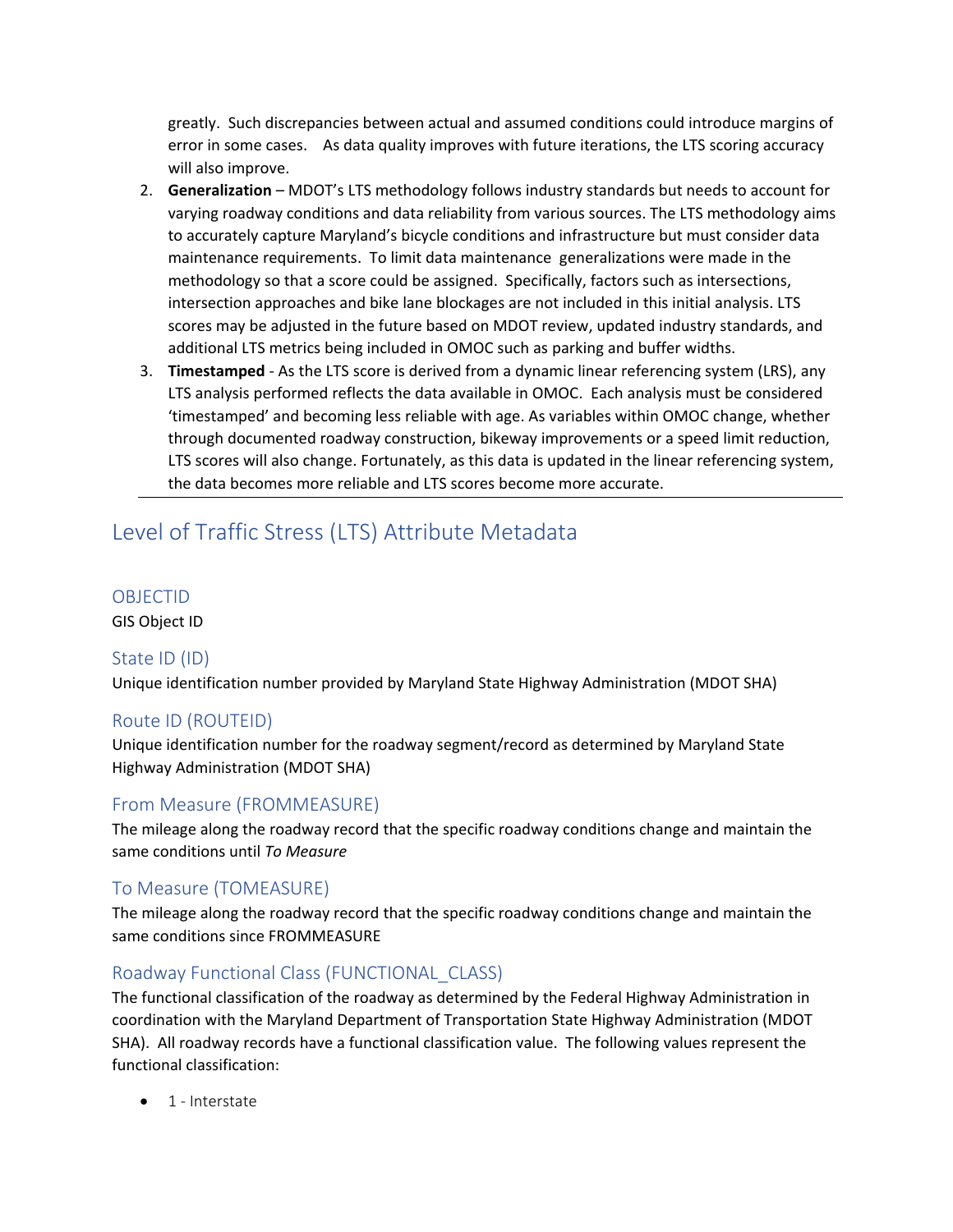- 2 Principal Arterial (other Freeways and Expressways)
- 3 Principal Arterial (other)
- 4 Minor arterial
- 5 Major collector
- 6 Minor collector
- $\bullet$  7 Local

## Annual Average Daily Traffic (AADT)

The Annual Average Daily Traffic (AADT) represents the average number of motor vehicles that pass along a roadway segment during a 24-hour period. The value is derived from MDOT SHA's Traffic Monitoring System (TMS), the state's clearinghouse for all traffic volume records.

# Roadway Speed Limit (SPEED\_LIMIT)

The posted speed limit for a roadway segment as assigned by the MDOT SHA for state roadways and the local jurisdiction's transportation management agency. Values for SPEED LIMIT are measured in miles per hour (mph) in 5 mph increments from 5 mph through 70 mph.

# Roadway Access Control (ACCESS\_CONTROL)

The access control indicates the types of entry points along the roadway segment, ranging from full to no access control. Interstates and other state roadways with no at-grade crossings are full access control, whereas a neighborhood street open to all modes of traffic represents a roadway with no access control. The values in ACCESS\_CONTROL include:

- 0 Access control information is missing
- $\bullet$  1 Full access control
- 2 Partial access control
- 3 No access control

# Bike Facility Type (BIKE\_FACILITY\_TYPE)

The type of on-street bicycle facility a roadway segment has. Values for BIKE\_FACILITY\_TYPE include:

- Standard an on-street bicycle lane adjacent to a motor vehicle travel lane. Based on AASHTO guidance, standard bike lanes are assumed to be at least 5-feet-wide.
- Protected an on-street bicycle lane separated from adjacent motor vehicle travel lanes by a vertical feature, whether a row of parked cars, planters, concrete barriers, flex posts or other materials. The vertical feature located in a buffer zone between the bike lane and travel lane increase the amount of protection for people using the bike lane.
- Shared Lane a travel lanes shared by bicycle and motor vehicle traffic but designated by the managing agency for bicycle travel. Shared lanes include roadways with shared-lane markings (sharrows), signed bicycle routes, bicycle boulevards or neighborhood greenways. Shared lanes are treated as a <Null> value when calculating the level of traffic stress (LTS).

# Pocket Lane (POCKET\_LANE)

A bicycle lane which continues through an intersection typically with a trough travel lane located to the left and a right-turn lane (s) located to the right. Pocket lane information was derived from MDOT SHA's Office of Highway Development's Bicycle Facility Inventory.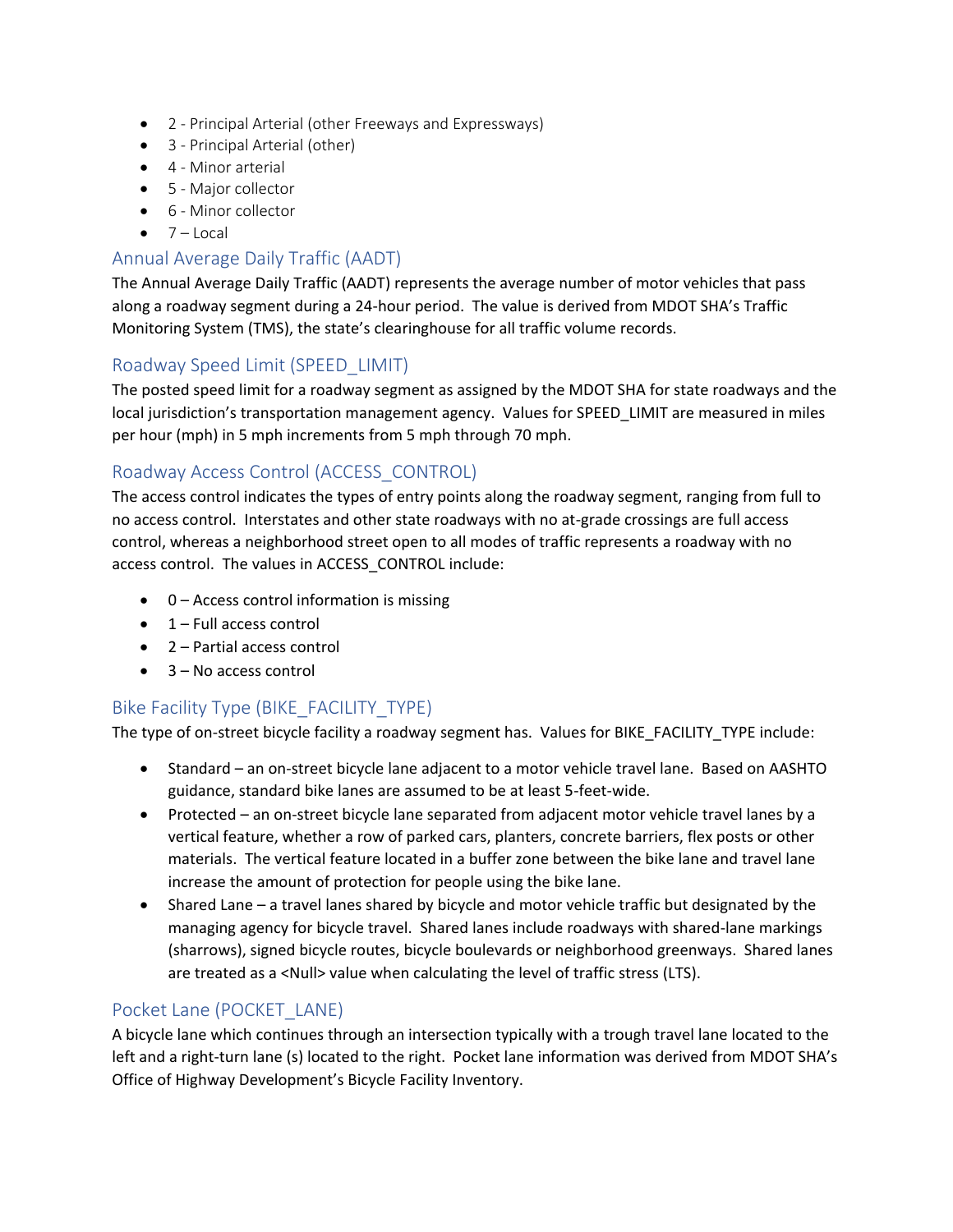# Bike Eligible (BIKE\_ELIGIBLE)

Designates if a roadway segment currently has or is eligible for future bicycle improvements. This value is derived from MDOT SHA statewide and district determination based on the roadway conditions and available shoulders. Value ranges from 0 to 1 where 0 indicates that the route is not eligible to have a standard bike lane and 1 indicates that the route currently has a bicycle facility or could potential support (at least) a standard bike lane.

## Number of Motor Vehicle Lanes (NUMBER\_THRU\_LANES)

The number of motor vehicle travel lanes proceeding along a roadway segment. This value ranges from 0 to 13.

## Speed Limit Derived (SPEEDLIMIT\_DERIVED)

This field indicates if the speed limit information was available in OMOC or if the speed limit needed to be inferred from the FUNCTIONAL CLASS value. Values for SPEEDLIMIT\_DERIVED range from 0 representing that the speed limit was available in OMOC and was not needed to be inferred, to 1 representing that the speed limit was NOT available in OMOC and is based on the FUNCTIONAL \_CLASS of the roadway. Roadway records where the SPEEDLIMIT\_DERIVED value is "1" is based on the below assumed speed limit based on the FUNCTIONAL\_CLASS:

- $\bullet$  Local 25 mph
- Minor collector 30 mph
- Major collector 35 mph
- Minor arterial 35 mph
- Principal Arterial (other) 40 mph
- Principal Arterial (other Freeways and Expressways) 50 mph
- Interstate 55 mph

# AADT Derived (AADT\_DERIVED)

This field indicates if the traffic volume metric for calculating LTS is based on the AADT or the NUMBER\_THRU\_LANES. Since both metrics can represent the amount of traffic along a roadway, AADT was primarily used to determine LTS. Where the AADT is available and used to calculate LTS, AADT\_DERIVED field is represented by a "0" value. If the AADT was not available, the NUMBER\_THRU\_LANES is used, represented by a value of "1".

# Shoulder Exist (SHOULDER\_EXIST)

This field indicates if a bikeable shoulder is available on a roadway segment. If a bikeable shoulder is present, the value is "1". If a bikeable shoulder is not available, the value is "0".

# Left Shoulder Width (Feet) (SHOULDER WD LT)

The width of the shoulder on the left side of the roadway. Values are measured in 'feet' and range from 0 to 50. The shoulder width is used to calculate LTS where the roadway has a bikeable shoulder but is not marked as a bike lane. This is represented where the BICYCYLE\_FACILITY\_TYPE value is <Null>. the SHOULDER\_EXISTING value is 1 and the SHOULDER\_WD\_LT value is based on Bike Lane Reach.